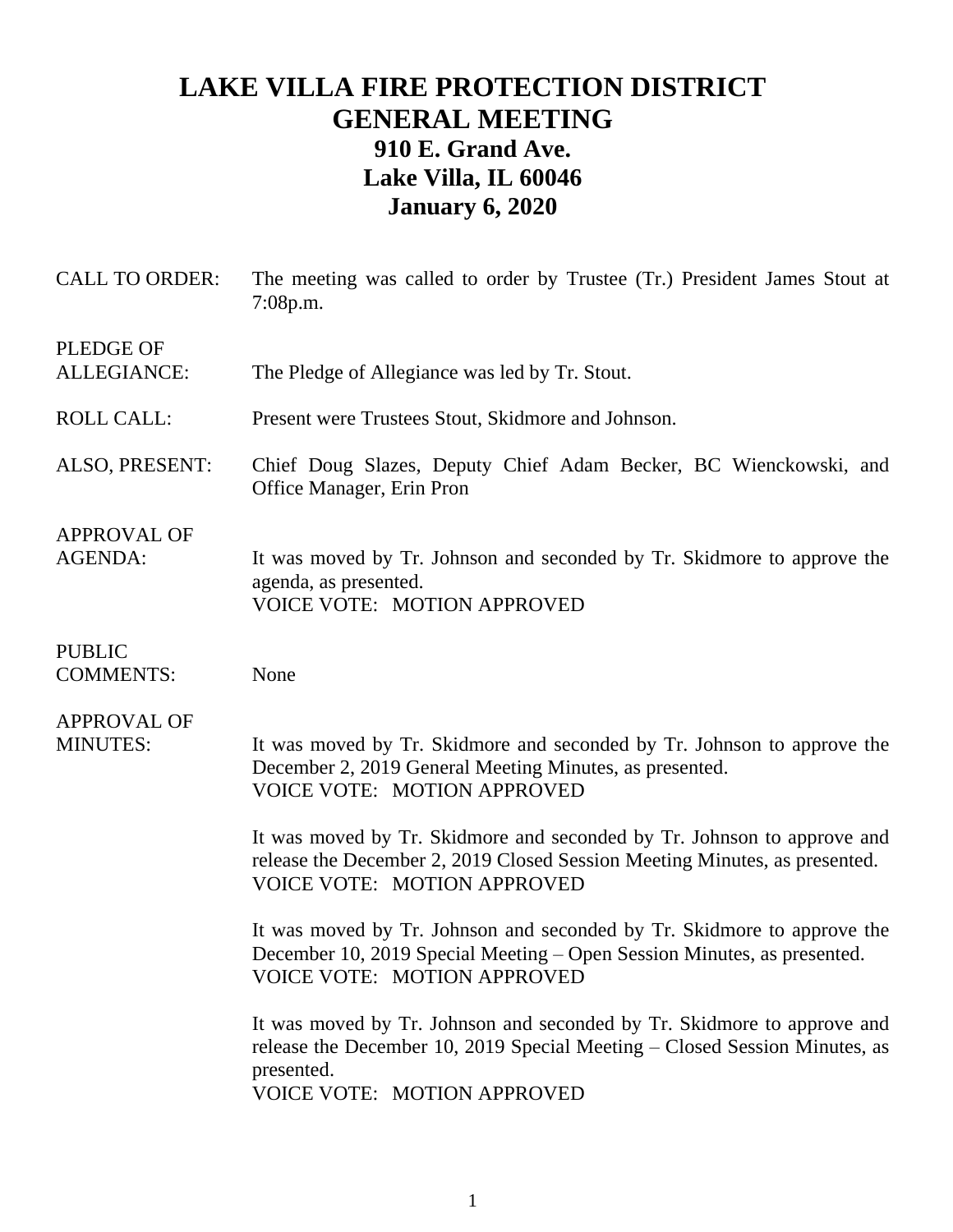It was moved by Tr. Johnson and seconded by Tr. Skidmore to approve the December 11, 2019 Special Meeting – Open Session Minutes, as presented. VOICE VOTE: MOTION APPROVED

It was moved by Tr. Johnson and seconded by Tr. Skidmore to approve and release the December 11, 2019 Special Meeting – Closed Session Minutes, as presented.

VOICE VOTE: MOTION APPROVED

### TREASURER'S REPORT

Approval: Tr. Skidmore read the Treasurer's report from December 31, 2019 with total assets of \$9,830,506.98. It was moved by Tr. Stout and seconded by Tr. Skidmore to approve the Treasurer's report, as presented. ROLL CALL VOTE: AYES: Stout, Skidmore, Johnson NAYS: None ABSENT: None ABSTAIN: None MOTION APPROVED

Payment of Bills: It was moved by Tr. Johnson and seconded by Tr. Stout to approve the January 2020 bills to be paid in the amount of \$482,195.14, as read by Tr. Skidmore. AYES: Stout, Skidmore, Johnson NAYS: None ABSENT: None ABSTAIN: None MOTION APPROVED

### OLD BUSINESS

Lieutenant Testing and Hiring Process: Chief Slazes informed the Board that the final list was posted, and the top 12 applicants accepted. They will start on February 1, 2020.

#### NEW BUSINESS

## 2020/2021 Annual Budget: Chief Slazes informed the Board that the Budget process has started.